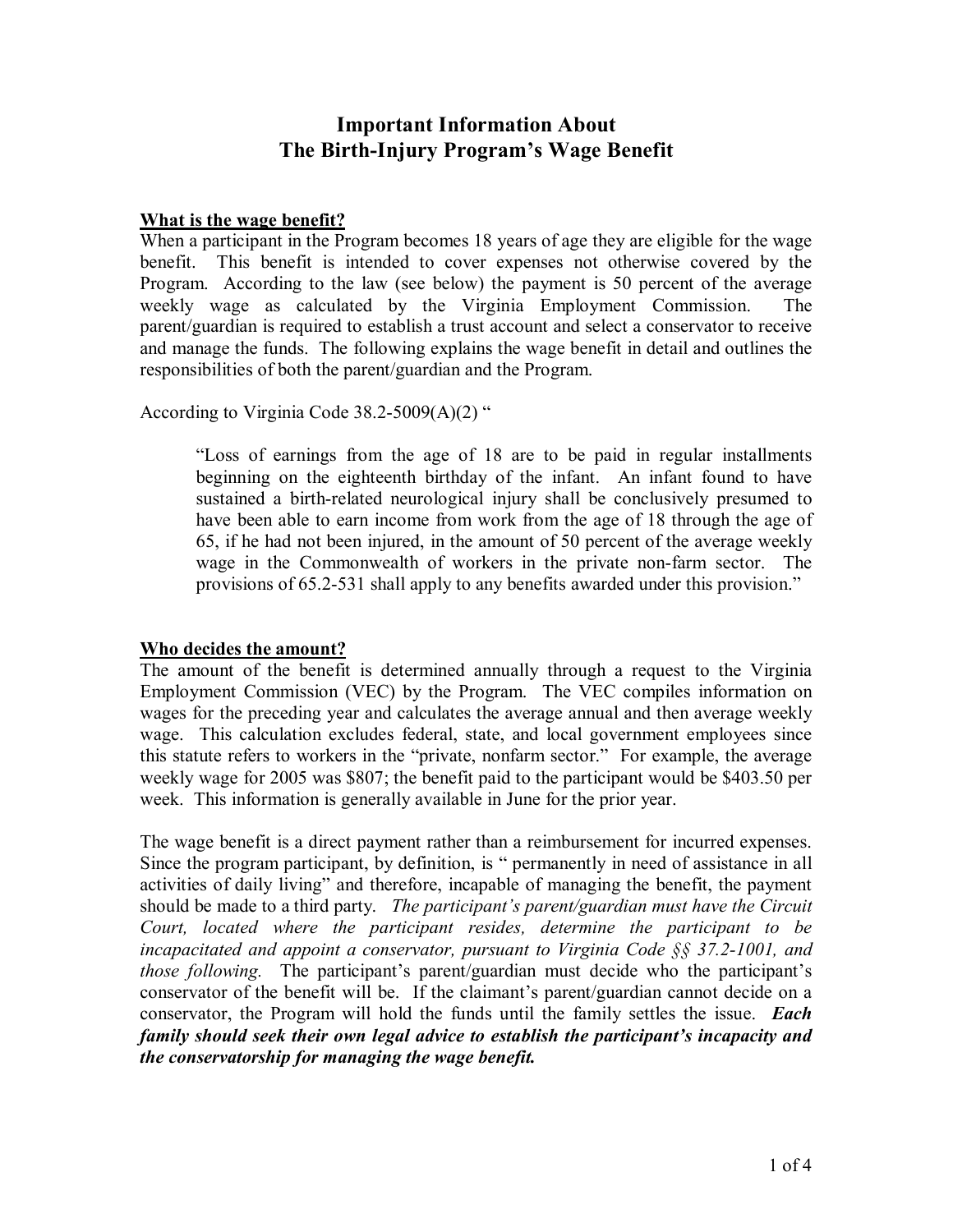### **Does receiving the wage benefit alter other Birth-Injury Program Benefits?**

The wage benefit will not alter the benefits currently received by the participant from the Program. However, according to the Program's legal advisors the wage benefit may alter the benefits the participant is receiving from Social Security. This would depend on the amount of the total benefit and will vary depending on the pertinent facts. *Each family should seek their own legal advice to determine how the wage benefit affects their individual situation.* 

### **Is this benefit taxable?**

Since the payments of the wage benefit are for "loss of earnings" they are taxable according to federal income tax law and are treated as gross earnings. Virginia follows federal law on this issue so the payment is taxable under Virginia law as well. The Program will report these payments as a miscellaneous item to the participant and provide a Form 1099 to the participant, U. S. Internal Revenue Service (IRS), and Virginia Department of Taxation.

*You will be required to file income tax returns if the wage benefit exceeds the threshold for filing. The Internal Revenue Code does not require tax withholding for the wage benefit payment; the Program will not withhold any taxes from the payments.**Each family should seek their own tax advice to determine how the wage benefit affects their individual situation.*

\*\*\*\*

The following is information and advice received by the Program from legal counsel. *Each family should seek their own legal advice to determine how the wage benefit affects their individual situation.* 

## **Question 1**: **Will the payment of the wage benefit alter the benefit(s) currently received by (or on behalf of) the beneficiary from the Program?**

**Answer:** It should not. Nothing in Va. Code 38.2-5009 or any other statutes concerning the Program indicate that the wage benefit payment is intended to be in lieu of, or replace, any benefit the beneficiary currently may receive from the Program. In fact, Va. Code  $38.2-5009(A)$  is drafted to indicate that the benefits in subparagraphs  $(1)$ ,  $(2)$  and (3) are cumulative.

#### **Question 2**: **Will the payment of the wage benefit alter Medicaid benefits currently received by (or on behalf of) the beneficiary?**

**Answer:** It should not. In 1989, shortly after the Birth Injury Program statutes were enacted by the Virginia General Assembly, the Virginia Attorney General issued a formal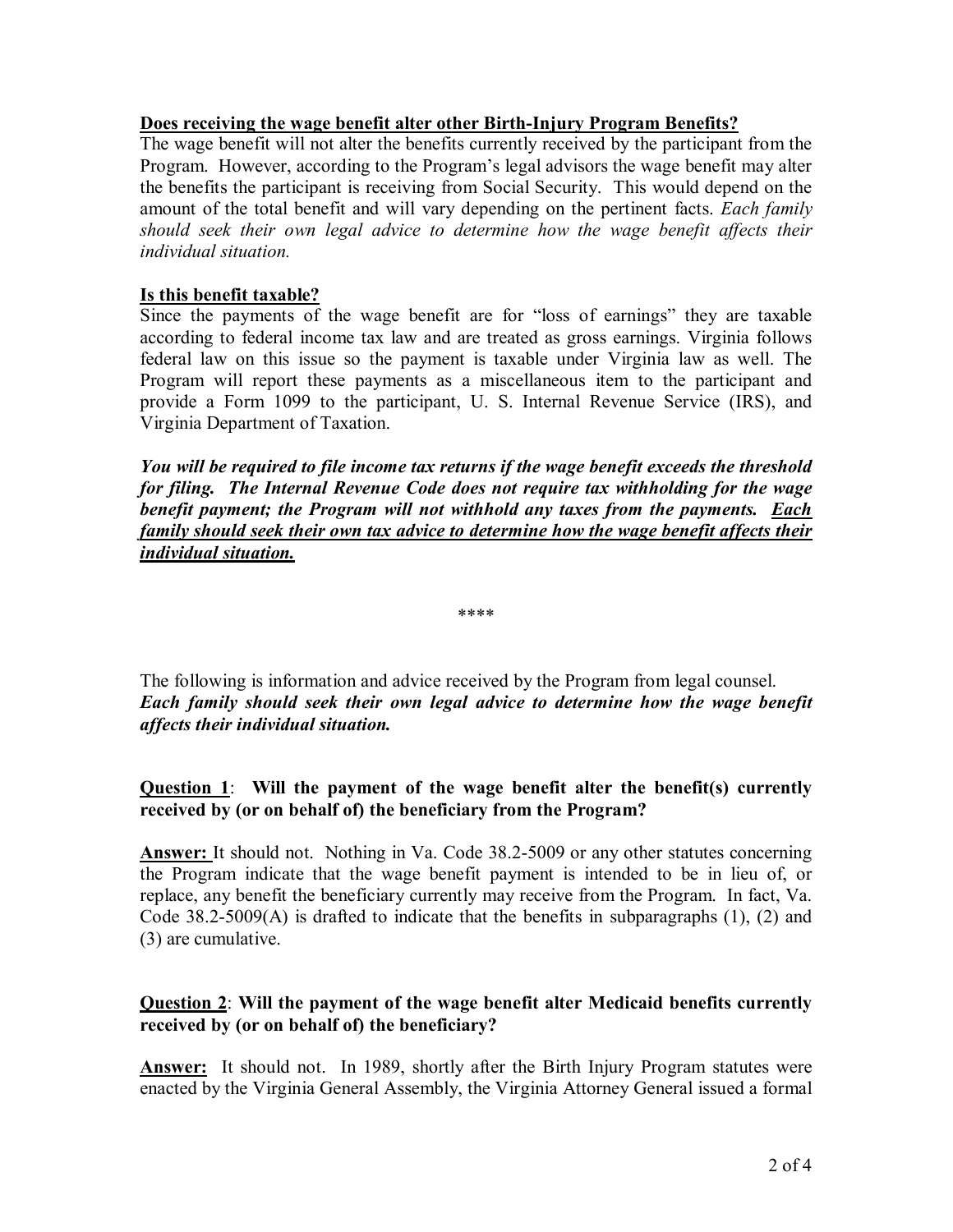Opinion that the Virginia Department of Medical Assistance Services (the state agency that administers the Medicaid program) is not authorized to recover from the Birth Injury Fund any funds expended for Medicaid coverage when a Medicaid-eligible infant receiving Medicaid benefits subsequently is determined to be eligible for benefits from the Program. *See* 1989 Op. Atty. Gen Va. 247. We understand that the Medicaid program has operated in accordance with this Opinion since it was issued and, therefore, has not attempted to recover previously paid Medicaid benefits from Program beneficiaries or the Program itself. There is nothing in Va. Code 38.2-5009(A)(2) pertaining to the payment of the wage benefit that would alter the reasoning of the Opinion.

#### **Question 3: Will the payment of the wage benefit alter the benefits the beneficiary may be receiving from social security?**

**Answer:** It may. The federal Social Security Act provides for a reduction in disability benefits in certain circumstances upon the receipt of workers' compensation benefits or "periodic benefits…under any other law or plan of … a State…." *See* 42 U.S.C. 424a (2005). This federal statute's application further depends on the amount of the total benefit received and, therefore, will vary depending on the pertinent facts.

### **Question 4**: **Will the Program pay for having a conservator appointed and setting up the bank account?**

Answer: According to the Birth Injury statute the expense for appointing a conservator and/or setting up a bank account is not be reimbursable, however the funds received by the participant for the wage benefit may be used to pay this expense.

**\*\*\*\*** 

#### **Following is a listing of general responsibilities for both the Program and individual families.**

## **Program Responsibility:**

- The Program will pay the benefit in monthly installments; a third party will receive the payments for the benefit of the participant.
- Annually, in June, the Program will request from VEC the average weekly wage for the prior year. Historically the average weekly wage increases each year. Adjustments to payments will be made accordingly.
- · Each year the Program will report these payments as a miscellaneous item to the participant and provide a Form 1099 to the participant, IRS, and Virginia Department of Taxation.